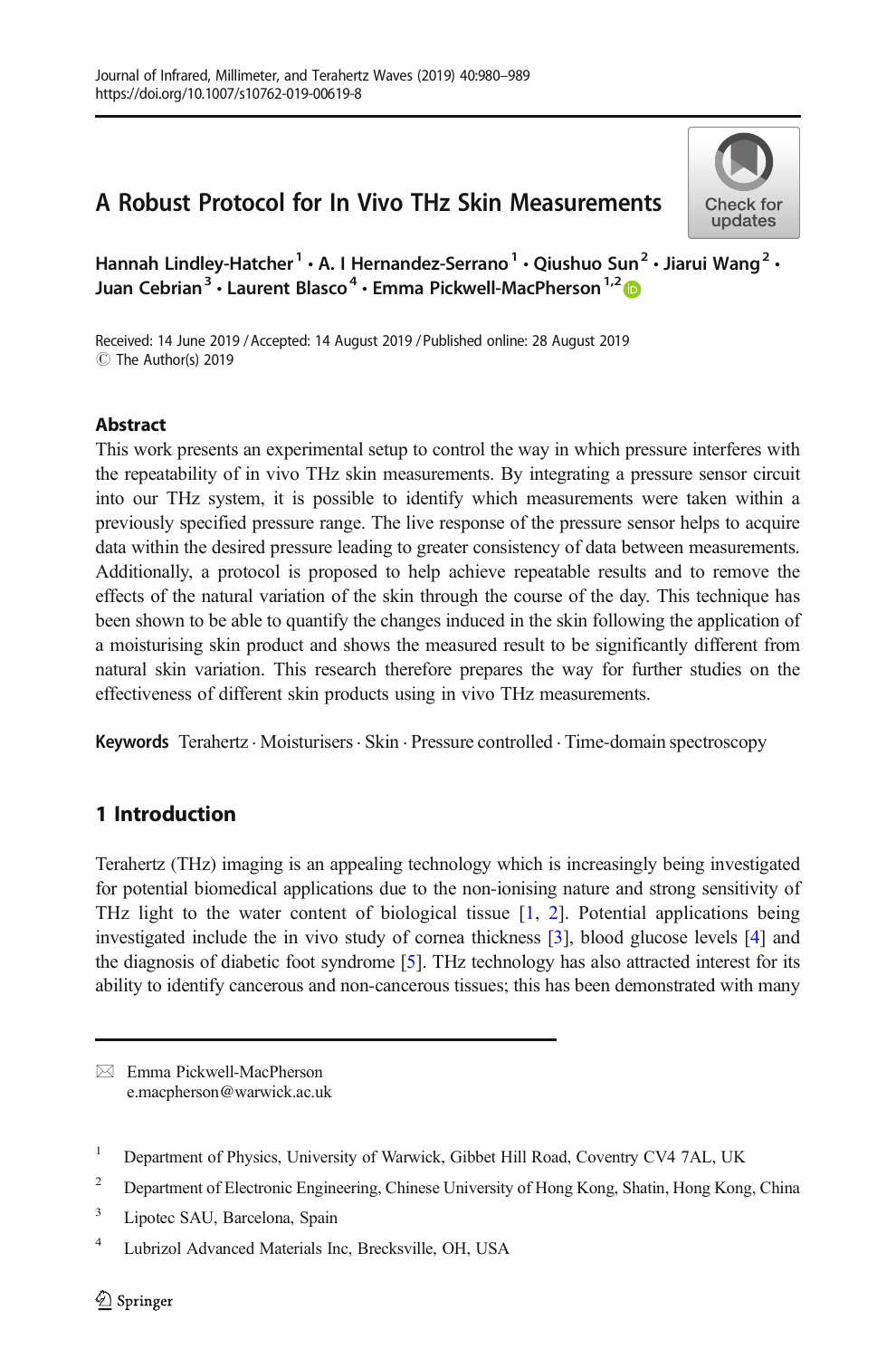types of cancer including breast [\[6\]](#page-9-0), colon [\[7\]](#page-9-0) and oral cancer [[8](#page-9-0)]. However, due to its strong absorption by water, THz light cannot penetrate deeper than the first few hundred micrometres of tissue, and this has led to in vivo skin studies. For example, studies have been conducted which demonstrate the capability of THz light to identify basal cell carcinomas [\[9\]](#page-9-0), differentiate dysplastic and non-dysplastic skin nevi [\[10\]](#page-9-0) and monitor the healing process of scars [\[11](#page-9-0)].

It has been shown that many variables need to be controlled if there are to be comparable and consistent results obtained from in vivo THz imaging. For example, Sun et al. demonstrate the effect of occluding the skin on the reflected THz signal [[12\]](#page-9-0). Furthermore, Wang et al. show that variations in the pressure with which the region being imaged contacts the imaging window also changes the THz response of skin [[13](#page-9-0)]. These changes are largely attributed to the changing water distribution within the upper layers of skin due to the skin being unable to breathe and the density of biological matter changing. Due to the high sensitivity of THz to water content, the changes induced in the skin by the effects, whilst small, can influence the results. These changes to the skin cannot be prevented when the sample must have contact with a quartz imaging window to aid calibration and alignment; therefore, a protocol must be developed so that the effects of occlusion and pressure on the results are consistent [[14](#page-9-0)].

Additionally, due to the sensitivity of THz light to water content, it can be used to evaluate and/or monitor different skin products which are designed to hydrate the skin. Effective medium theories (EMTs) have already been shown to be capable of retrieving the hydration of the skin as a function of depth from the measured THz reflectivity [[15\]](#page-9-0). The skin can also be modelled with the double Debye model [[16\]](#page-9-0), which has been shown to be useful in helping with skin cancer diagnosis [[17\]](#page-9-0). This paper presents the measured THz response of skin before and after the application of a commercially available skin hydrating product. A normalisation of this THz response is also performed to compensate for the natural variation of the THz properties of the skin throughout the day.

Companies which produce skin products are interested in quantitatively evaluating the effects of their products using different techniques; however, due to the nature of the research, it is not ethical to apply ionising imaging techniques for in vivo studies. MRI (magnetic resonance imaging) has been used successfully for such purposes [\[18\]](#page-9-0); however, these tests are very expensive. One of the techniques presently employed for assessing moisturiser functionality is corneometry which assesses the hydration of the skin indirectly through capacitance measurements [\[19\]](#page-9-0); however, it is limited to only measuring down to  $20-40$  µm and is also very sensitive to any changes in conductivity, such as those caused by sweat. Thus, employing THz techniques to directly determine the hydration of the skin will be a significant improvement [\[20\]](#page-9-0). Recently, investigations have been performed using THz to study the changes induced in the skin resulting from the application of components of skin products [\[21\]](#page-9-0). We advance on these studies in this paper by presenting a more robust protocol to control the effects arising from pressure and occlusion to study moisturisers in vivo and a normalisation variable to remove the effects of natural variation of the skin.

This paper therefore proposes a robust and rigorous protocol to obtain repeatable results quantifying the effects of moisturiser products on the skin. Our experimental set up incorporates a pressure sensor device to control the contact pressure of the skin on the imaging window. Additionally, the protocol described in this paper attempts to limit the effect of unknown occlusion times on the measurements by noting the point where initial contact occurs and waiting at least 20 min between measurements to allow the skin to recover from the occlusion effects. We also measure a "control"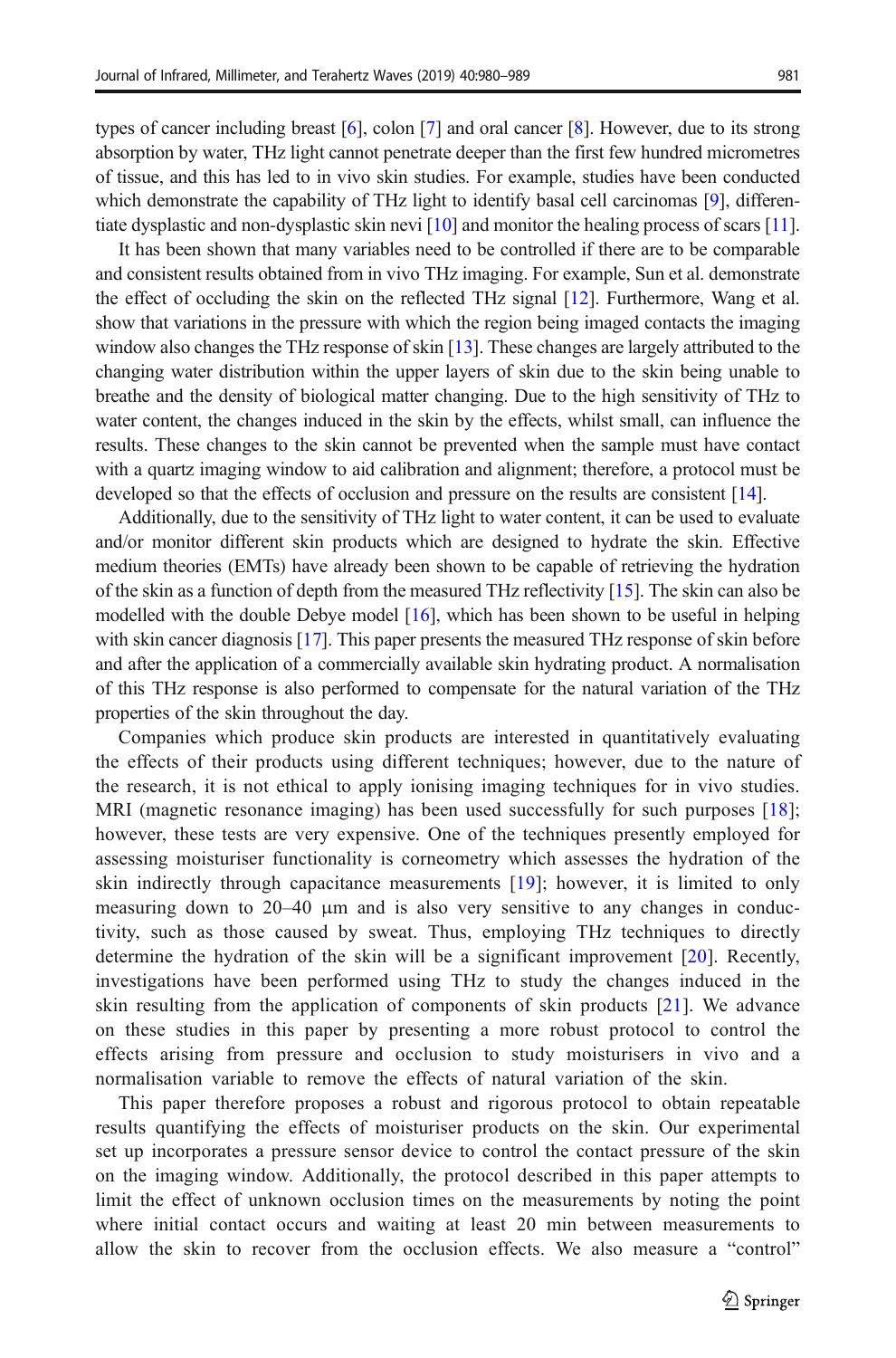region of skin where we do not apply the product under investigation to account for the natural variation of the skin due to homeostasis and environmental factors.

## 2 Method

#### 2.1 Experimental Setup

An electronic circuit capable of converting mechanical pressure into voltage was constructed, as is shown in Fig. 1. A microcontroller board was used to process the measured voltage into a pressure value and turn on the appropriate indicator light. Force-sensitive resistors (FSRs) are connected in a voltage divider circuit using an op-amp to improve stability and repeatability of the output [[22\]](#page-9-0). The output voltage varies with the applied pressure and is inputted into the microcontroller. The FSRs are placed on either side of the imaging window as shown in Fig. [2a](#page-3-0) and the output from each controls the corresponding indicator LED. If the pressure applied to the FSR is below the previously programmed low-pressure limit, the light will be blue, if the pressure is above the high-pressure limit, the light will be red and finally, if the pressure is within these two limits, the light will be pink. The low-pressure limit chosen for this study was 0.6 N cm<sup>−</sup>2, as this is the lowest value of pressure detectable by the FSRs, and a lower pressure is easier to maintain for a long period of time. The high-pressure limit chosen was 1.1 N cm<sup>-2</sup>, as this allows for some variation in pressure which is below the sensitivity of the THz system. It is simple to change the desired pressure range depending on the region of skin being measured, the requirements of the experiment and the experience of the subject using the pressure sensor. If the subject is inexperienced, it is beneficial to use a wider pressure range; otherwise, extra errors are introduced as they try to apply the desired pressure; with more experienced volunteers, the desired pressure range can be tighter as this will be



Fig. 1 Diagram of the circuit used to integrate a pressure sensor with the TeraPulse 4000 main unit and a flow chart describing the code used by the Arduino microcontroller to implement this. V1 and V2 are the output voltages from the responses of the two force-sensitive resistors, and VL and VH are the lower and higher threshold voltages for the pressure sensor to respond to respectively. When the voltage is between VL and VH, a pink light is shown to the subject and a binary signal is recorded alongside the THz response to aid processing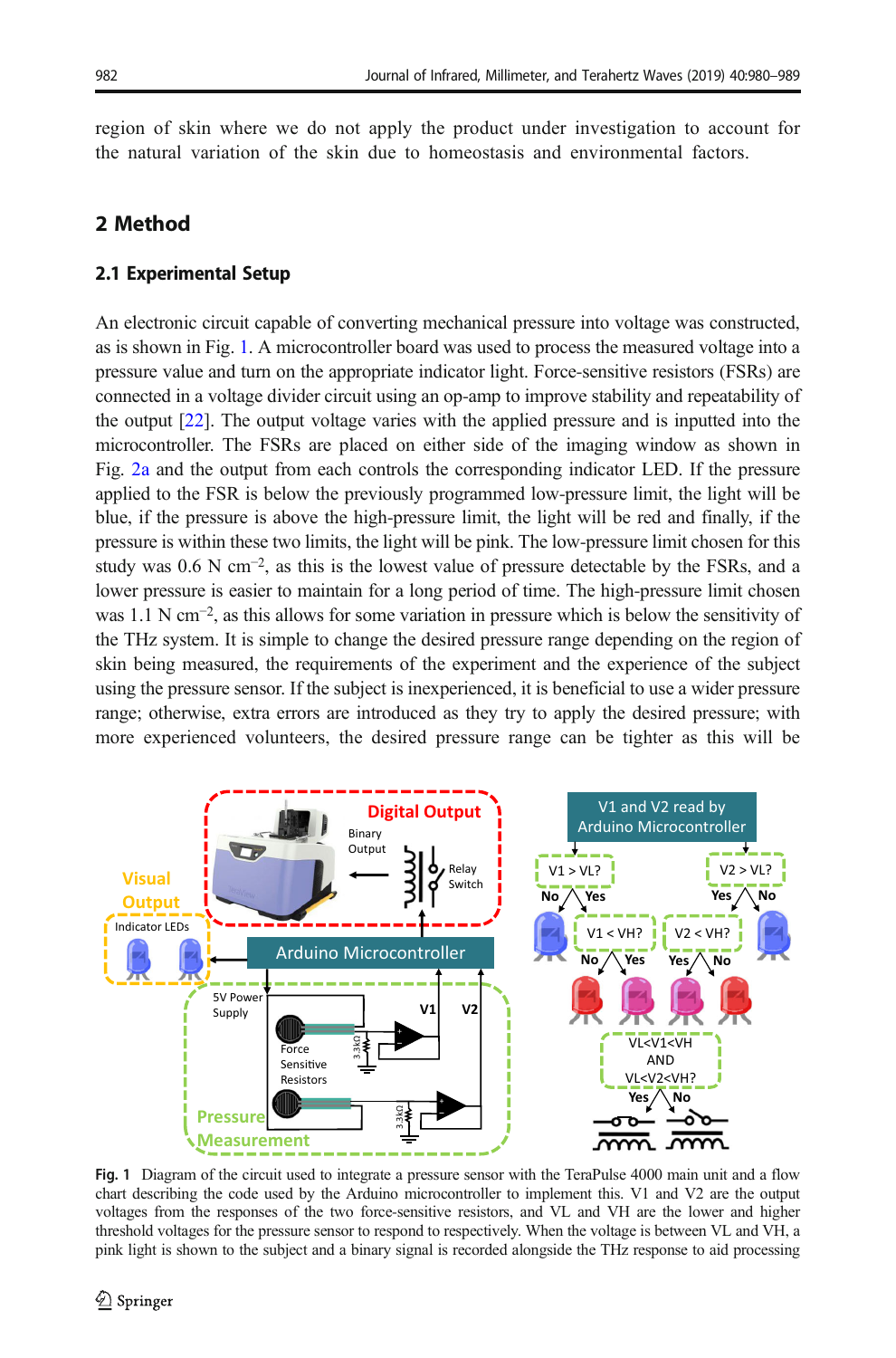<span id="page-3-0"></span>

Fig. 2 Table of the protocol used for in vivo skin measurements. a) and b), the experimental setup used with the pressure sensor with applied pressure below the desired limit and within the desired limits respectively (indicated by the blue and pink lights). c) The marked region to be imaged on the volar forearm

achievable without moving, this will significantly reduce the uncertainty introduced by pressure.

Furthermore, the circuit also provides a digital output to the THz system; for this study, the TeraView fibre coupled TeraPulse 4000 spectrometer was used. When the pressure read by the pressure sensor is within the specified range of values, the circuit is closed triggering a signal to the spectrometer whilst recording the THz signal. After this, the THz signal is saved in an h5 file together with a binary mark indicating whether the measurement was recorded when the pressure read by the sensor was in the specified range. This procedure makes it possible to select only the THz signals recorded in the pre-defined pressure range.

#### 2.2 Protocol for In Vivo Studies

A protocol for in vivo skin studies has been designed to allow a more rigorous comparison between measurements taken at different times and from different subjects. The outline of this protocol is displayed in the table in Fig. 2. Before the measurements can be performed, the subject must acclimatise to the controlled temperature and humidity room where the measurements will be taken, with the area to be imaged exposed, e.g. sleeves rolled up. During this adjustment time, the subject is trained to use the pressure sensor system as shown in Fig. 2a and b, to practice applying the correct pressure consistently. The subject is also asked that their arm not be removed from the imaging window at any point during the measurement as this will introduce uncertainty into the occlusion process of the skin. Additionally, the acclimatisation time is used to mark the region to be imaged with a 5 cm by 5 cm square  $(25 \text{ cm}^2)$  on the volar forearm halfway between the elbow and the wrist, as shown in Fig. 2c). This region was chosen for study as it can be easily placed on the imaging system, also it has few hairs which would interfere with the contact of the skin with the imaging window and has minimal environmental exposure, for example to UV radiation. The marking of the region makes it possible for the same location to be measured repeatedly and helps ensure that the area that the moisturiser product was applied is the area that is imaged. All the experiments were performed with the informed consent of the volunteers.

The imaging parameters which are used result in a 33s measurement consisting of 200 waveforms; this yields measurements at small enough time intervals for dynamic changes in the skin such as occlusion to be observed. To allow the skin to recover from occlusion, we waited 5 min between the first measurement and the application of the skin product. The skin product is measured in 0.1-ml quantities using a Pos-D micropipette from Mettler Toledo; this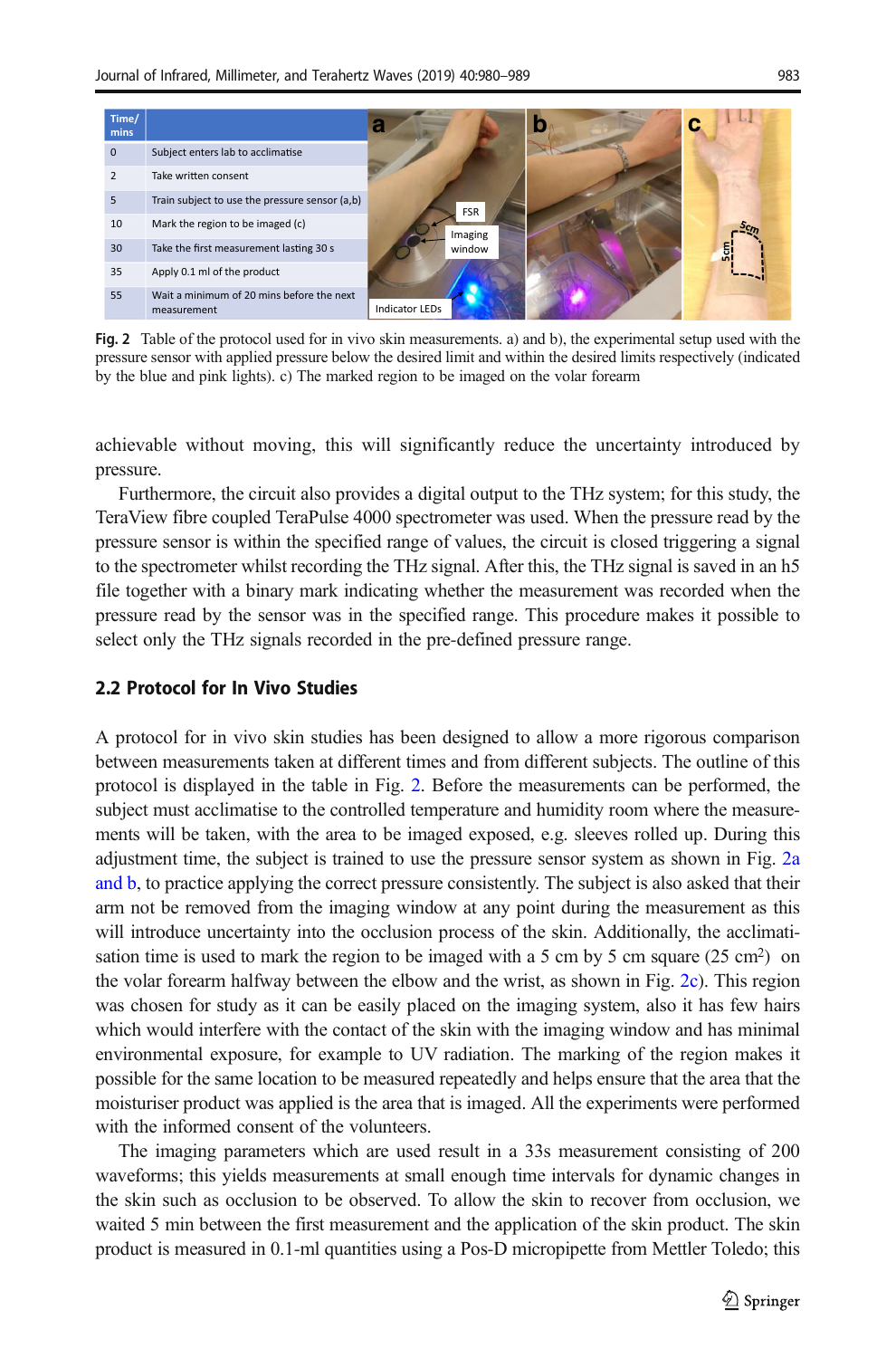volume is sufficient to allow saturation of the  $25 \text{cm}^2$  region with no excess remaining on the skin. This volume can be changed depending on the products being tested and the ability of the skin to absorb them. The product is rubbed into the skin whilst wearing a latex glove to ensure that none of the product is absorbed by the hand applying it, efforts are also made to ensure that the product is massaged into the skin consistently covering all the marked area. We leave an interval of 20 min between measurements to allow the water distribution in the skin to recover from the effects of occlusion from the first measurement [[12](#page-9-0)].

The product of interest was only applied to the left arm and the right arm remained untreated to act as a control. This control arm will make it possible to identify which observed changes are the result of the moisturiser product and which are induced by natural variation in the skin with time of day, eating, drinking, or other environmental factors. In this study, measurements of the skin were taken before the application of the product and 30 min, 1 h, 2 h, and 4 h after the application.

### 2.3 Data Processing

### 2.3.1 Calibration and Testing

The FSRs in the circuit give an output voltage which is a function of the pressure applied. In order to extract a meaningful pressure value from this output, the circuit must be calibrated through the application of weights; the result of this is shown in Fig. [3a](#page-5-0). The red and blue lines mark the upper and lower thresholds respectively that the pressure sensor lights respond to and the error bars display the voltage range output during the application of that fixed weight. Figure  $3b$  shows the average of 10 consecutive  $P$ measurements as a function of weight as determined by the calibrated pressure sensor, where  $P$  is the peak-to-peak of the processed signal as defined in Fig. [4c](#page-5-0). The  $x$  error bars come from the calibration of the pressure sensor and the limit on the range of pressure that the arm can be kept within for sufficient time for the measurement to be taken. The y error bars are the standard deviation of the 10 measurements of  $P$ . Figure [3b](#page-5-0) shows that for low pressures and sufficiently small pressure ranges the variation in pressure is smaller than present THz sensitivity. Therefore, using the pressure sensor to limit the variation in pressure to correspond to a weight range of 100 g is enough to significantly reduce variation due to pressure whilst preventing the subject from moving excessively to attempt to keep within an unattainably small pressure range.

#### 2.3.2 Processing the Reflected THz Signal

The THz response of skin was calculated by processing the measured reflected signals to obtain the impulse function and extract the optical properties of the sample.

Impulse Function = 
$$
iFFT\left[FFT(filter) \times \frac{FFT(E_{sample}(t) - E_{baseline}(t))}{FFT(E_{air}(t) - E_{baseline}(t))}\right]
$$
 (1)

This processed signal is defined in Eq. 1, where  $E_{sample}(t)$ ,  $E_{air}(t)$ , and  $E_{baseline}(t)$  are the measured THz responses of the sample, air and a baseline where a second quartz window is placed on the imaging window to remove the second reflection. The filter term is a double Gaussian which is used to remove high- and low-frequency noise [[12](#page-9-0), [23](#page-9-0)].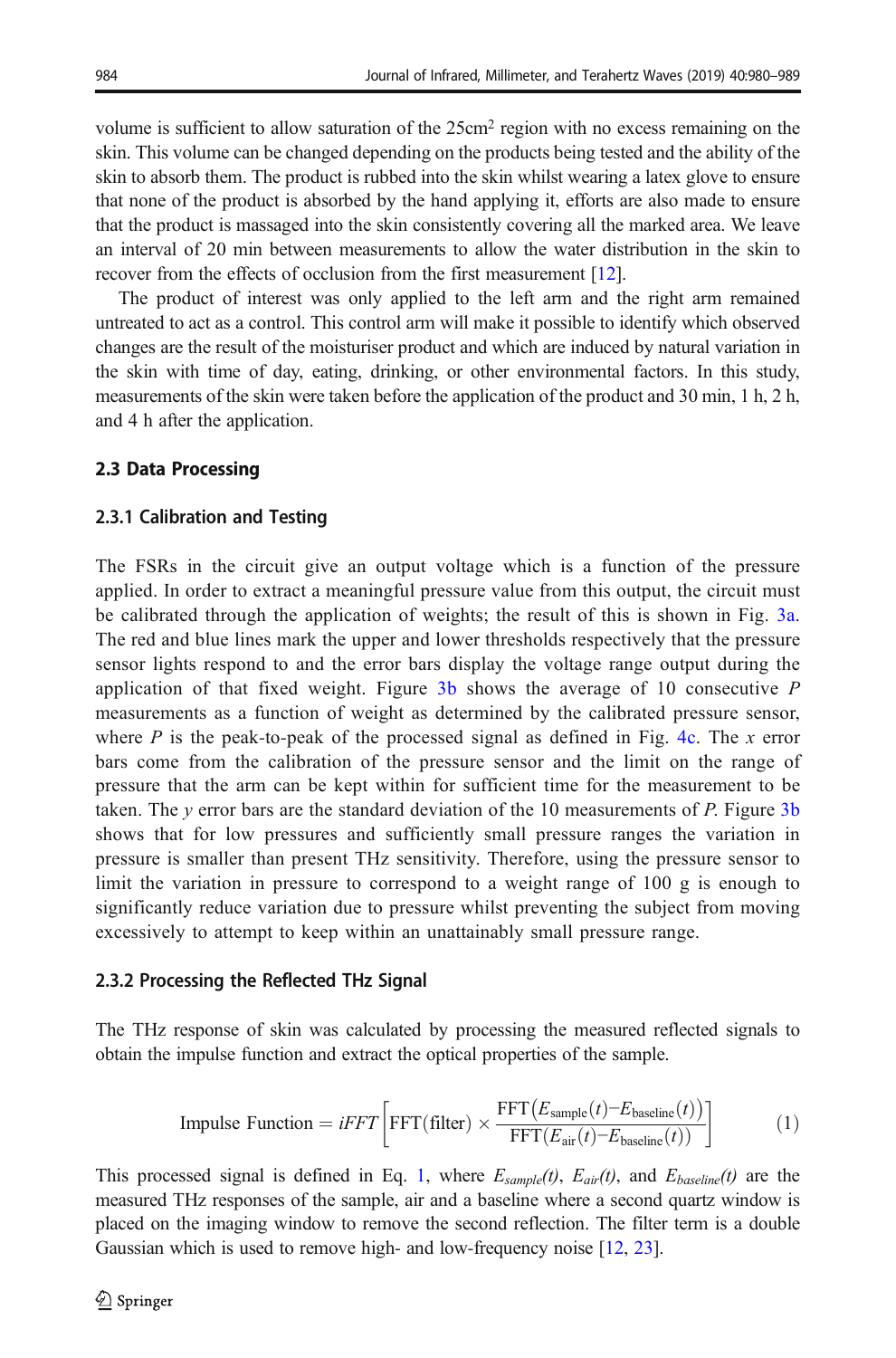<span id="page-5-0"></span>

Fig. 3 a) The calibration of the FSRs using known weights and taking an average of 3 readings of the output voltage, the error bars are the variation of the voltage with a fixed weight. The blue and red lines mark the lower and upper voltage and weight thresholds for the blue and red lights to turn on used in this study. b) The measured P at different pressures, the x error bars correspond to the calibration errors in a) and the  $\nu$  errors come from the standard deviation of the 10 measurements which were averaged to give each data point

Sun et al. [\[4](#page-9-0), [9\]](#page-9-0) demonstrated that as the time of occlusion of the skin increases, water builds up in the skin surface and this can be seen as a decrease in P, as shown in Fig. 4c. This is because the increased water content in the skin increases the refractive index of skin, so the reflected THz signal is reduced. Therefore, through this initial study into pressure controlled THz measurements of the effect of applying a moisturiser, a decrease in  $P$  is understood to indicate an increase in skin hydration.

#### 2.3.3 Using the Pressure Sensor Output

The output from the pressure sensor can be used to identify the point at which the arm makes stable contact with the imaging window and how long the subject took to attain the desired contact pressure. This makes it possible to determine which changes of the THz pulse are due



Fig. 4 The output from a THz measurement of skin. The start point of the measurement, where stable contact with the imaging window was reached at the correct pressure, is marked by the orange dashed line. a) The pressure sensor binary output, b) the impulse function Peak-to-Peak (P), c) the impulse function at the start of the measurement both before and after the contact of the skin with the imaging window. The impulse functions are shifted horizontally for clarity and only one signal of the window before contact is displayed in red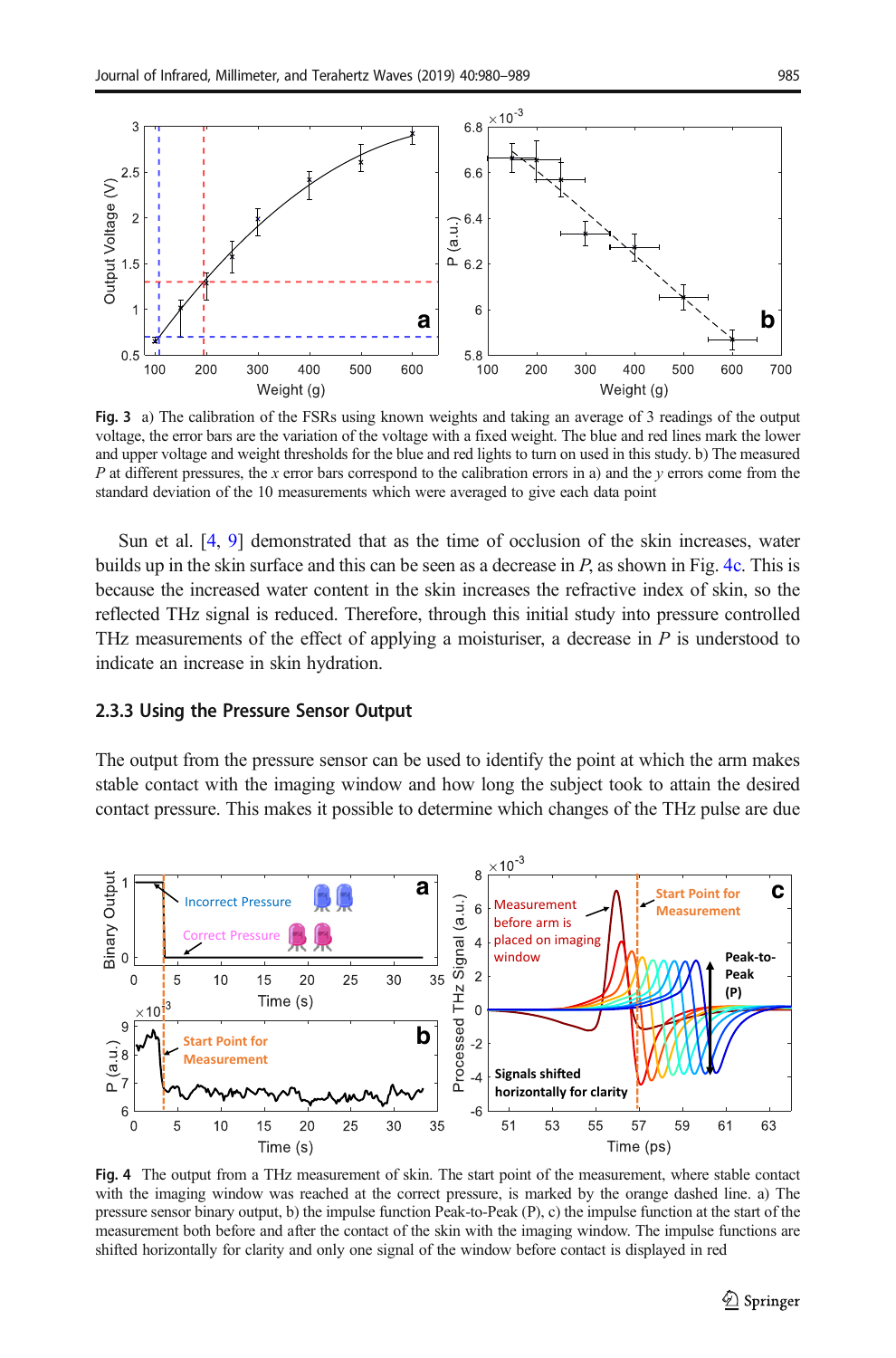<span id="page-6-0"></span>to occlusion and which are due to an incorrect pressure between the arm and the window. Also, any changes throughout the measurement that are the result of a change in pressure can be identified. If the subject failed to reach the correct pressure quickly or the pressure varies significantly throughout the measurement, the data are excluded.

The processing and analysis of the THz signals using the pressure sensor data are shown in Fig. [4](#page-5-0). The binary output from the pressure sensor as a function of time is displayed in Fig. [4a](#page-5-0), and the regions of incorrect pressure are identified. Figure [4b](#page-5-0) shows the variation of  $P$  as a function of time with the start point corresponding to the correct pressure marked. Figure [4c](#page-5-0) shows the processed THz response measured at different time intervals into the measurement, including one just before the arm makes contact with the imaging window. These plots are used together to determine the time into the measurement at which the data can be considered useful and consistent with those taken from other subjects. In Fig. [4c,](#page-5-0) the impulse functions have been shifted horizontally for clarity.

#### 2.3.4 Normalising Moisturiser Measurements

To eliminate variation in the skin not due to the moisturiser, we used one arm as control and processed the data with Eq. 2 to yield the normalised relative change (NRC).

$$
\text{NRC}(\%) = 100 \times \frac{(P_{Tt} - P_{T0}) - (P_{Ct} - P_{C0})}{P_{T0} + (P_{Ct} - P_{C0})}
$$
\n(2)

Where  $P_{Tt}$  and  $P_{Ct}$  are the measured P of the treated and control arms, time t minutes after the application of the product,  $P_{T0}$  and  $P_{C0}$  are the initial P of both arms. NRC represents a percentage change in P, resulting from the application of a moisturiser product relative to that of the control arm which should be representative of the natural variation of the arm due to environmental factors. It might be expected that  $(P_{C_t} - P_{C_0})$  would average to zero but when there is a change in the skin not caused by the moisturiser, e.g. due to eating, drinking, or a temperature change, then this will be non-zero and the effect from it will be removed from the change observed on the left arm when the moisturiser was applied. The more negative the NRC value, the more P decreased due to the moisturiser application and therefore the greater the hydration increase in the skin. However, it is also possible that the moisturising product may induce other changes in the skin not linked to hydration which may alter the THz response, further modelling of the skin is required to identify how much of the observed change in NRC is caused by changes in skin hydration.

The NRC can isolate the change in the THz response of skin induced by the application of the skin product. When the water content of the skin is extracted, a similar normalisation process can be carried out to identify the relative hydration change in the skin.

### 3 Results and Discussion

To test the capabilities of this protocol for quantifying the effects of moisturisers on the skin, a study was conducted using a commercially available skin hydrating product. Using the protocol described in the "[Protocol for In Vivo Studies](#page-3-0)" section. Vaseline lotion was tested on the same subject three times (with 1 week between each study to allow for recovery of the skin where the moisturiser was applied). The results of this study are shown in Fig. [5a](#page-7-0), where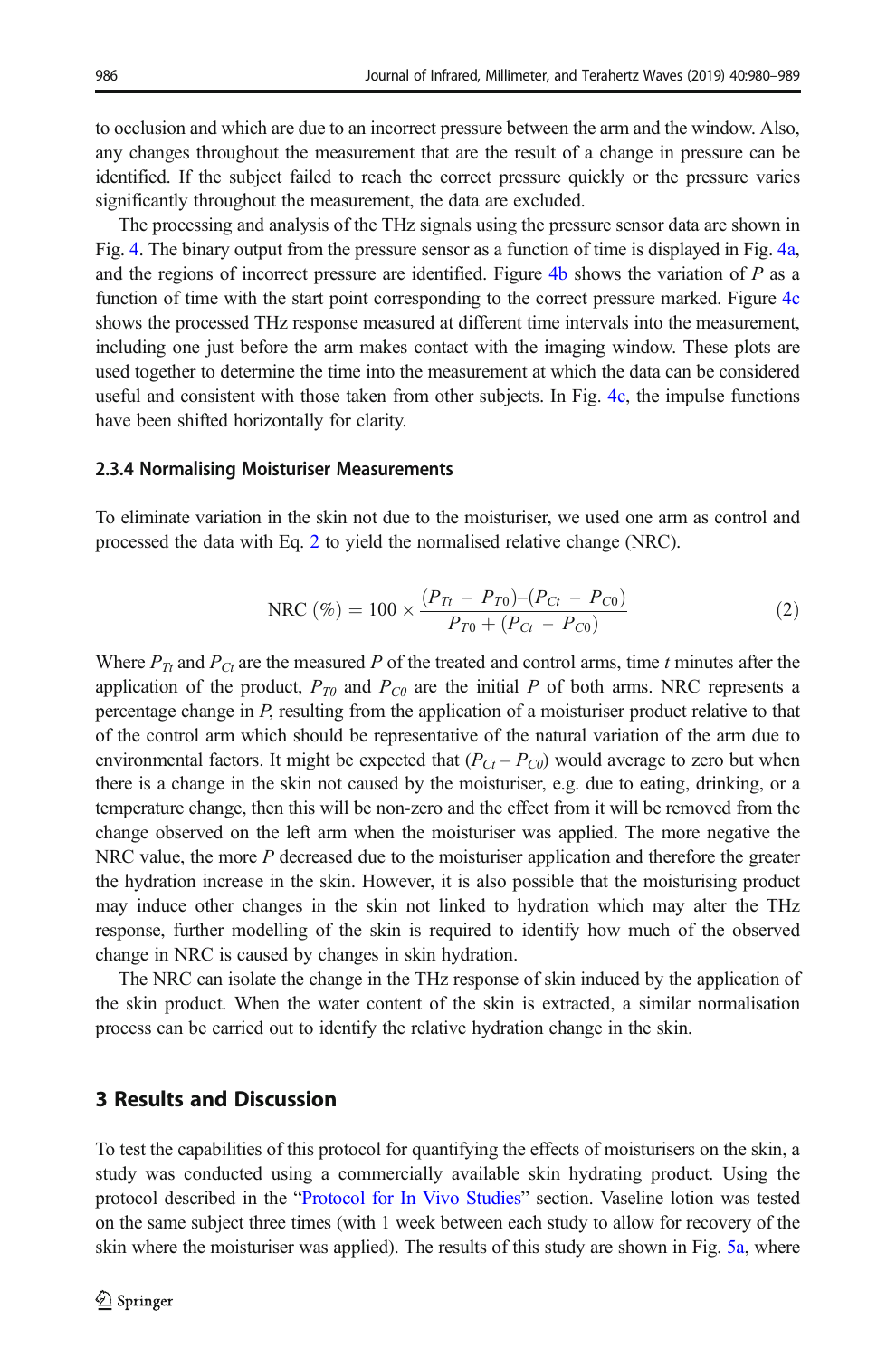<span id="page-7-0"></span>the changes in  $P$  of the control and moisturised arm in three repeat measurements on the same subject can be seen. In this figure, the average of 10 consecutive  $P$  measurements taken 25 s into the occlusion process is plotted, and the error bars are the standard deviation of these ten values. The dashed lines indicating the control arm in Fig. 5a are largely self-consistent; however, there are some small variations which can be due to factors other than the application of the moisturiser. If there is an observable change due to the consumption of food or other factors which influence the skin homogeneously on the left and right arms, the use of the NRC variable should remove this effect. Additionally, a large change can be seen between measurements 1, 2 and 3 of the control arms, using the NRC variable will yield a measure of the change of the state of the skin relative to the starting conditions before the application of the product. There is a significant decrease in  $P$  shown by the solid lines after the application of the Vaseline, this change is large enough that it cannot be accounted for simply by natural variation of the skin; therefore, this figure demonstrates that THz is capable of characterising changes in the skin induced by the application of skin products.

Figure 5b shows the result of three identical studies on the same subject with the treated arm normalised to the control arm; the data point plotted for the value of the NRC before the application of the moisturising product is defined to be zero by Eq. [2](#page-6-0) and therefore has no associated error. A significant change is observed in the skin following the application of the product as none of the results overlap with dashed line marking out zero NRC. There is a consistent and significant decrease in the NRC of approximately 10–15%, following the application of the product. As all of the normalised results are significantly different from zero, this change cannot be attributed to the natural variation of the skin. The pressure sensor was used to identify the start point of the occlusion of the skin which was then used to align the start points of the data from the control and treated regions. By doing this before calculating the NRC, the effect of occlusion is compensated for so this should not contribute to the error bars which are the standard deviation of the 10 consecutive NRC values averaged to give the values in the figure. This figure suggests that after the initial changes observed when the product is applied, further increases in this change can be seen at increasing time after the



Fig. 5 The THz response of skin after the application of a commercial skin product. a) The average of 10 measurements of P plotted at different time intervals before and after applying moisturiser to one arm. b) The NRC observed after 25 s of occlusion in three repeats of the same protocol on the same subject after the application of the product, the data point marked for the NRC value before the application is defined to be zero by Eq. [2](#page-6-0) and the dashed black line highlights the point for no normalised change observed. In both figures, the error bars correspond to the standard deviation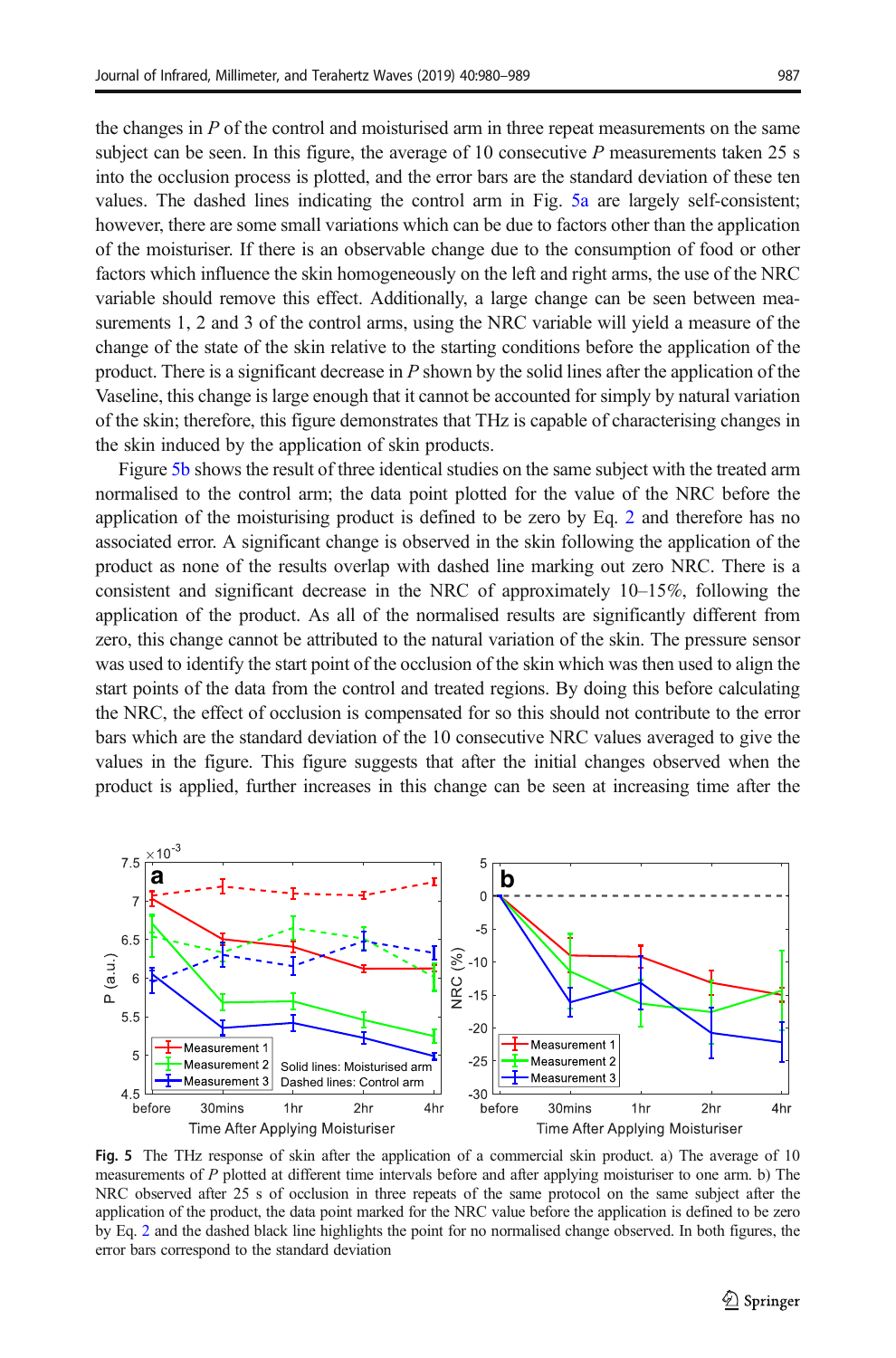<span id="page-8-0"></span>application, suggesting that the changes the product induces in the skin may take some time to begin.

This protocol is shown to be capable of producing repeatable in vivo THz skin measurements as the results in Fig. [5b](#page-7-0) of the percentage NRC of the skin largely agree within their error bars despite the measurements being taken at 1-week intervals. From these results, the NRC of the skin 30 min after the application of the skin product is shown to decrease to 10% and 4 h after the application of the product, this decreases further to 17%. However, further measurements will need to be taken on a range of subjects before we can be confident that this trend applies to all skin types in a range of seasons.

This work can be expanded on in the future by applying the protocol to a wider range of subjects and samples to study if a change in the effects can be observed. A model could also be developed to facilitate the extraction of the hydration as a function of depth to allow the observation of the effects of the products deeper into the skin. This would also give greater meaning to the effect of applying the products if they can be expressed in terms of percentage increase in hydration, which will be of more interest to potential skin product customers.

### 4 Conclusion

In summary, a pressure sensor circuit was constructed to give a real-time and digital output indicating whether the contact pressure of the arm on the imaging window is within the desired range. Using this experimental setup to measure all the parameters needed to calculate the NRC, the change in the THz response of skin after the application of a commercial skin product was shown to be significant and beyond what can be attributed to natural variation of the skin. This paper therefore presents a robust protocol for in vivo THz skin measurements which we envision will serve as a valuable guide to those conducting THz in vivo skin measurements in the future.

Funding information This work was partially supported by the Research Grants Council of Hong Kong (project number 14206717), The EPSRC (project number EP/S021442/1) the Royal Society Wolfson Merit Award and the Hong Kong PhD Fellowship Award.

#### Compliance with Ethical Standards

Conflict of Interest The authors declare that they have no conflict of interest.

Open Access This article is distributed under the terms of the Creative Commons Attribution 4.0 International License (http://creativecommons.org/licenses/by/4.0/), which permits unrestricted use, distribution, and reproduction in any medium, provided you give appropriate credit to the original author(s) and the source, provide a link to the Creative Commons license, and indicate if changes were made.

## References

- 1. Q. Sun, Y. He, K. Liu, S. Fan, E. P. J. Parrott, and E. Pickwell-MacPherson, Recent advances in terahertz technology for biomedical applications, Quant. Imaging Med. Surg., vol. 7, no. 3, pp. 345–355, 2017.
- 2. E. Pickwell and V. P. Wallace, Biomedical applications of terahertz technology, J. Phys. D. Appl. Phys., vol. 39, no. 17, 2006.